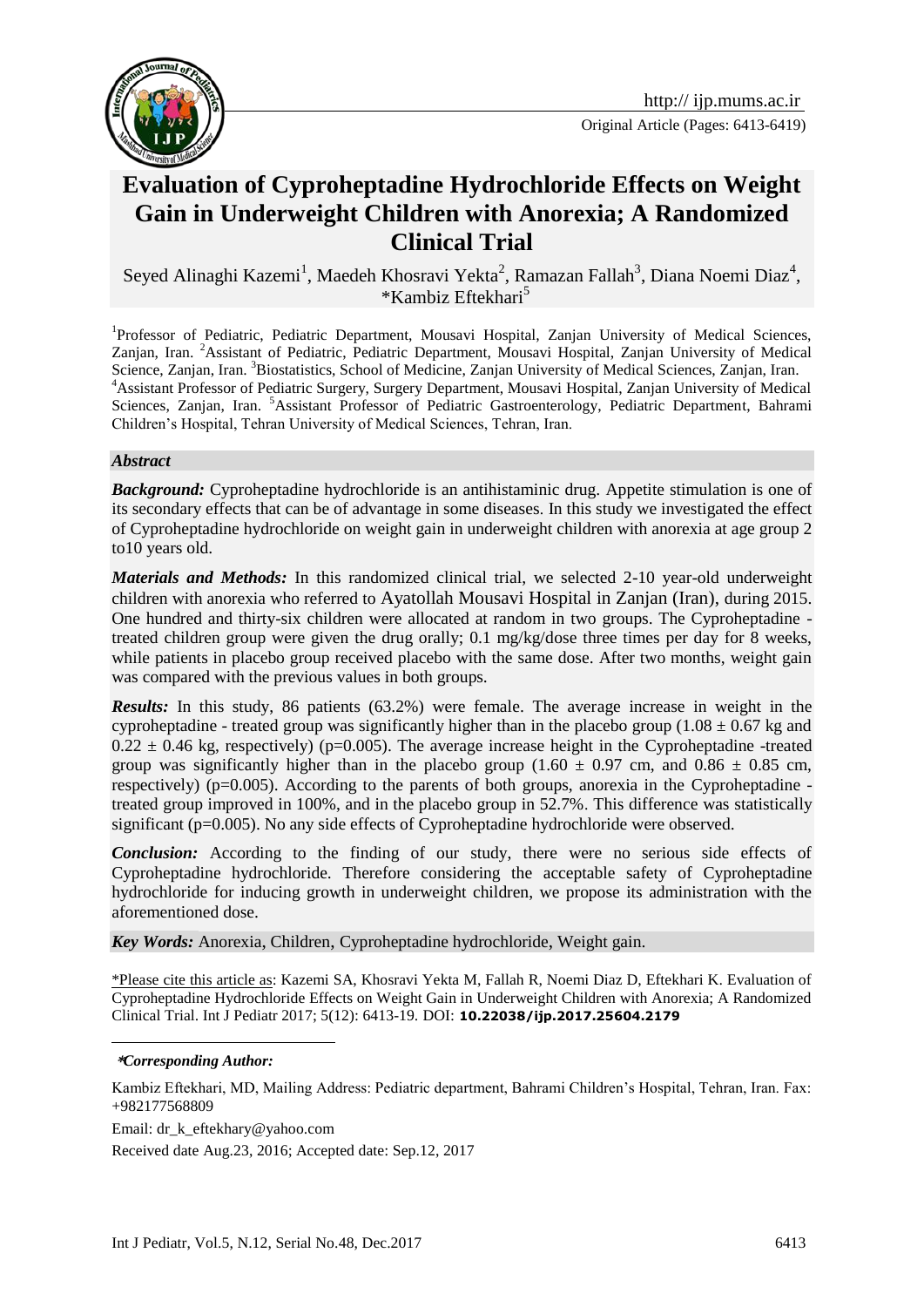## **1- INTRODUCTION**

 Cyproheptadine hydrochloride is an antihistamine drug, antagonist of histamine and serotonin (1). The drug was approved by Food and Drug Administration (FDA) for the treatment of allergic rhinitis, allergic conjunctivitis, urticaria, dermatographism and mild angioedema in children (1, 2). Clinicians used Cyproheptadine hydrochloride in some diseases due to its effects on appetite stimulation. Some studies described unexplained weight gain after ingestion of Cyproheptadine hydrochloride (3, 4). There is no objective method for assessing appetite in children yet (2). The cause of anorexia is probably multifactorial (2).

There is a lot of difference between appetite and weight gain among the general population (2, 3). However, it can be assumed that increased appetite causes weight gain (2). Stimulation of appetite is one way to deal with anorexia (2). Several articles depict that consumption of Cyproheptadine hydrochloride as an appetite stimulator was useful for patients with asthma, failure to thrive (FTT), short stature, anorexia nervosa, cystic fibrosis and some types of cancers (1, 4-7). Usually these types of antihistamines have not serious or life-threatening side effects. The most important side effect of them is transient drowsiness (4, 8).

The results on treatment of anorexia with Cyproheptadine hydrochloride in patients with acquired immune deficiency syndrome (AIDS) and asthma were different (9). Among the drugs used to treat anorexia in underweight children is Megestrol acetate (MA), Dronabinol, mirtazapine and Cyproheptadine hydrochloride (9, 10). Most studies were done on Megestrol acetate, showed a positive effect on weight gain, increasing appetite and fat mass (10). In 1993 Megestrol Acetate was approved for treat cachexia, loss of appetite or unexplained weight loss. However, it was

demonstrated that is not a safe drug, with serious side effects including edema, thromboembolic events and sudden deaths (11). Other side effect of the drug is the suppression of the adrenal axis, impaired glucose regulation, mood disorders, hyperlipidemia and testicular damage (1, 10). Therefore Cyproheptadine hydrochloride is safer (8, 12- 14) and more effective than Megestrol acetate to treat cachexia in patients undergoing chemotherapy (10, 11).

There is limited knowledge on the mechanisms of action of Cyproheptadine hydrochloride and its side effects. Rerksuppaphol et al. investigated the effect of this drug in children with malnutrition. Theirs results showed that weight gain in the group treated with Cyproheptadine hydrochloride was significantly higher than in the control group. No significant difference was observed between the groups in terms of fat percentage. Some side effects were rarely observed, like mild drowsiness, nausea, diarrhea, abdominal pain and headache but serious side effects were not reported and the drug was well tolerated (15).

The Iranian study reported a significant effect of Cyproheptadine hydrochloride in children with malnutrition aged 24 to 64 months during 4 weeks treatment. In this study the average weight gain in children treated with the drug compared to placebo was 0.60 and 0.11 kg respectively (16).

Anorexia and growth disturbance are the common problems in children that referred to the pediatric gastroenterology clinic. Most appetite stimulants in children have serious side effects (1, 10). Therefore, we aimed to investigate the effect of Cyproheptadine hydrochloride on weight gain with low side effects (8, 12-14). The purpose of our study was to evaluate the effect of Cyproheptadine hydrochloride on weight gain in underweight children with anorexia (below the 50th percentile) aged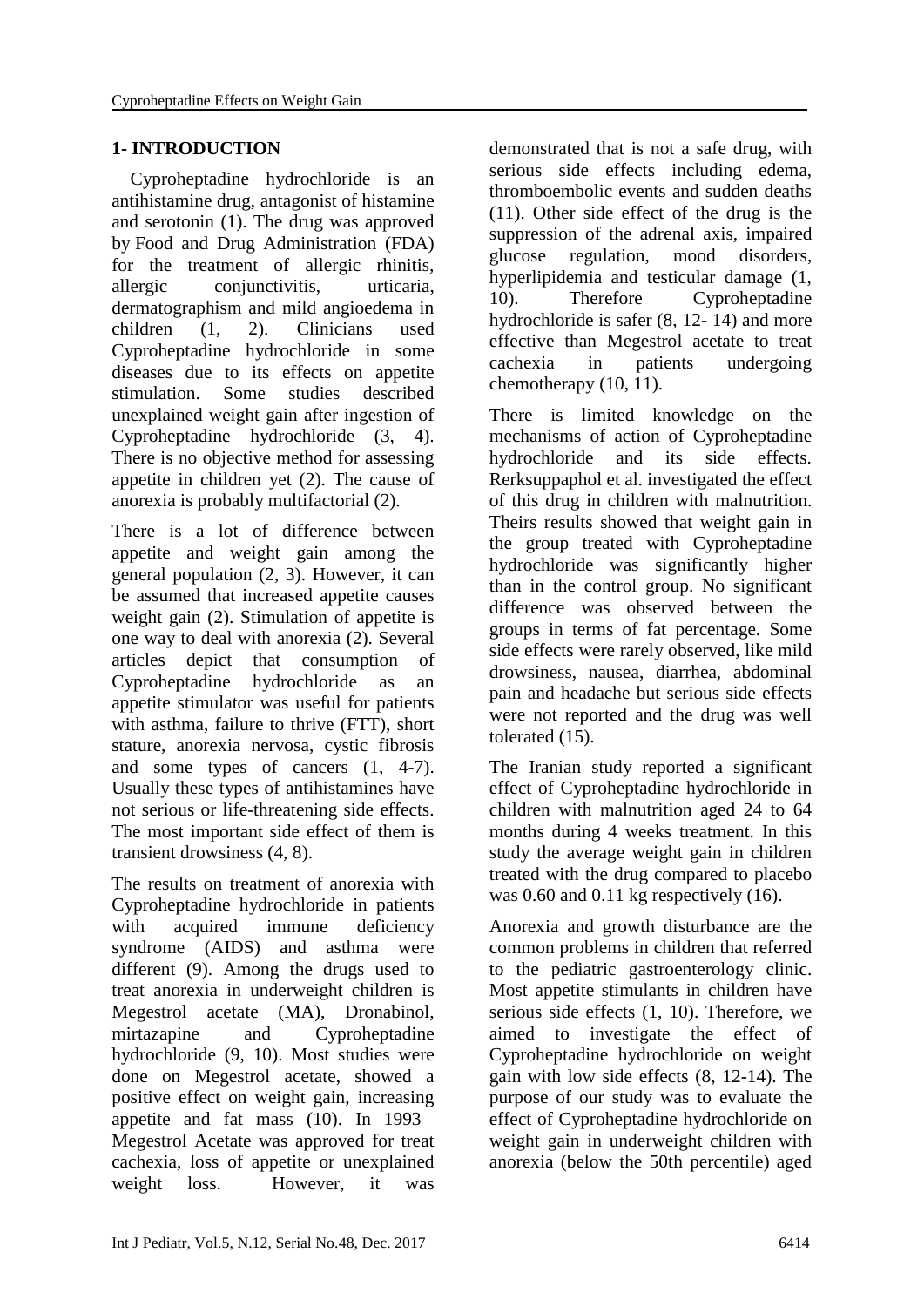2-10 years compared with the control group in Zanjan city, Iran.

#### **2- MATERIALS AND METHODS**

#### **2-1. Study design and population**

 This study is a double blind cross over randomized clinical trial. Children from 2 to 10 years old participated in 2015. They had been brought to the pediatric gastroenterology clinic of Ayatollah Mousavi Hospital in Zanjan (Iran) because of anorexia and underweight (under 50th percentile). Anorexia was considered as valuable when accompanied by a weight less than 50% and only parents' complaint did not have enough.

### **2-2. Inclusion and Exclusion criteria**

Inclusion criteria included: children aged 2-10- year-old with anorexia and underweight (below the 50th percentile), without a justifiable condition for proper growth retardation, including underlying gastrointestinal, cardiovascular, respiratory, endocrine and metabolic, neurological or renal diseases. Exclusion criteria include: Children that were not taking Cyproheptadine hydrochloride completely and regularly were withdrawn from the study; if adverse drug reactions occurred; if used another medication interacting with Cyproheptadine, and identification of underlying organic disease.

#### **2-3. Measuring tools and measurement**

Questionnaires were completed with the cooperation of parents, which included demographic information (age, gender, developmental status, positive findings in physical examination). The weight was measured using a digital column scale (Seca 769, made in Germany) with an up to 100 grams sensitivity and height measured using a wall-mounted metal height gauge, according to scientific principles. The assessment of children's appetite in the study was done by asking their parents.

#### **2-4. Intervention**

The Sample size was one hundred and thirty-six patients for both groups. Written informed consent was taken from parents to participate in the study. The demographic data and results of the study were collected and a questionnaire was prepared. The sample size was calculated according to following formula:



 $\sigma_1^2$  = 4 (the variance of the children's weight without any intervention),

 $\sigma_2^2 = 9$  (the variance of the children's weight with intervention),

 $\alpha$  = 0.05,  $\beta$  = 0.2,  $d$  = 1.5 (the difference of mean weight in two groups).

The patients were allocated by using a simple randomized method in two groups (68 patients in each group). The first group was Cyproheptadine - treated who received oral Cyproheptadine hydrochloride (named Trustorix manufactured by Tadbir Kalaye Jam, Iran [Tekaje]) during 8 weeks with a dose of 0.1 mg/kg (Equal to 0.25 cc/kg) 3 times a day. The second group was the placebo and received placebo with a dose of 0.25 cc/kg 3 times a day.

Dietary recommendations were given to all patients, including the use of high-protein and home-made foods avoiding snacks and industrial drinks. Weight, height and appetite condition in each child were measured at the end of each month, compared with their initial values and with the values obtained in the placebo group. After that, questionnaires that include weight, height, and appetite status before and after the study were filled. Parents were informed about the side effects of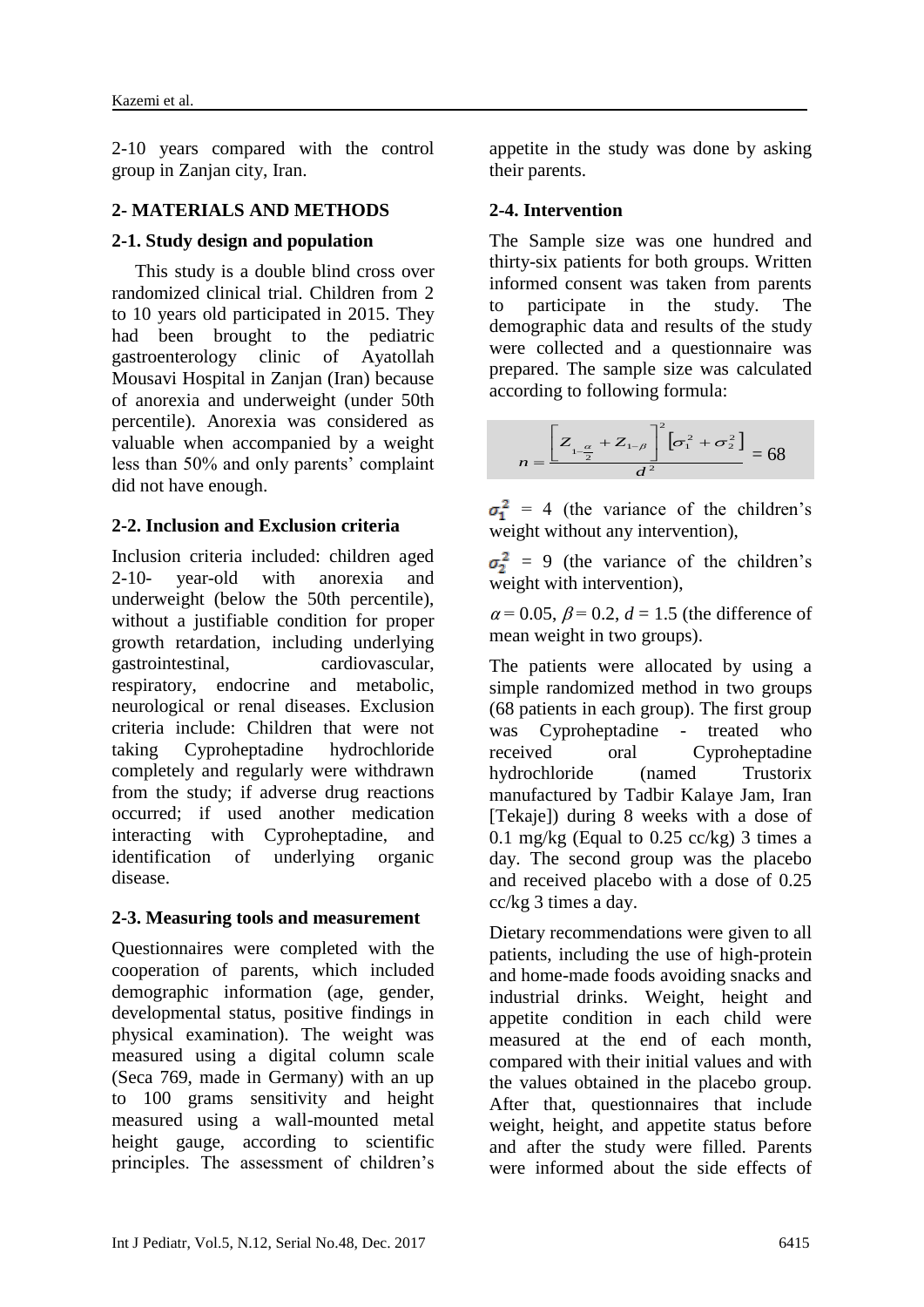Cyproheptadine hydrochloride such as drowsiness, nausea, diarrhea, abdominal pain and headache and they were asked to contact the researcher if any of these effects appeared.

# **2-5. Data analysis**

Data were analyzed by SPSS software (version 22.0). The descriptive results were expressed as frequency, percentage, mean and standard deviation. The results were analyzed used with chi-square tests and variances analysis of covariance (ANCOVA). The normality of the data was obtained using the Kolmogorov-Smirnov test. The *P* values less than 0.05 were considered statistically significant.

## **2-6. Ethical consideration**

The study was approved by the ethics committee of Zanjan University of Medical Sciences on 2014 with Number ZUMS.REC.1392.192. Registry code in a clinical trial registry center (IRCT) is IRCT.2014101318971N3.

# **3- RESULTS**

 In this study participated 136 children aged 2-10 years old. Of these, 86 patients (63.2%) were female. Forty-four (51.2%) girls and 24 (48.0%) boys were in the intervention group. The groups were matched in gender and did not have a significant statistical difference  $(p =$ 0.722). All patients were followed up until the end of the study and none of them was excluded from the study.

The mean and standard deviation (SD) of age in the Cyproheptadine -treated and placebo groups were  $4.7 \pm 2.7$  and  $6.7 \pm$ 2.7 years, respectively. The mean and standard deviation (SD) of primary weight in the Cyproheptadine -treated group and placebo group were  $15.2 \pm 5.7$  and  $18.9 \pm 1.5$ 6.6, respectively. The mean and standard deviation (SD) of primary height in the Cyproheptadine -treated group and placebo group were  $113.8 \pm 17.3$  and  $100.9 \pm 17.3$ , respectively. The mean age, primary weight and height of children (**Table.1**) were statistically different in the two groups ( $p < 0.05$ ).

In the study, according to **Table.2**, the mean and standard deviation (SD) of the children's weight difference in the Cyproheptadine -treated group were 1.08 and 0.67 kg, respectively and in the placebo group 0.22 and 0.46 kg, respectively. By controlling the age of children with using of covariance analysis (age of children was not match in two groups), this difference was statistically significant ( $p < 0.05$ ).

The mean and standard deviation of the children's height difference in the Cyproheptadine -treated group were 1.60 and 0.97cm, respectively and in the placebo group were 0.86 and 0.85cm, respectively. By controlling the age of children using covariance analysis, this difference was statistically significant  $(p \le 0.05)$ . At the end of the study (two months later), anorexia in the Cyproheptadine -treated group improved in 100%, and in the placebo group in 52.7%. This difference was statistically significant ( $p < 0.05$ ).

According to the table, mean weight difference with normal appetite and SD were 1.14 and 0.80 kg respectively. The mean weight variation in the Cyproheptadine -treated group was greater than in the placebo group. This difference was statistically significant (p=0.005). No any side effects of Cyproheptadine hydrochloride were observed.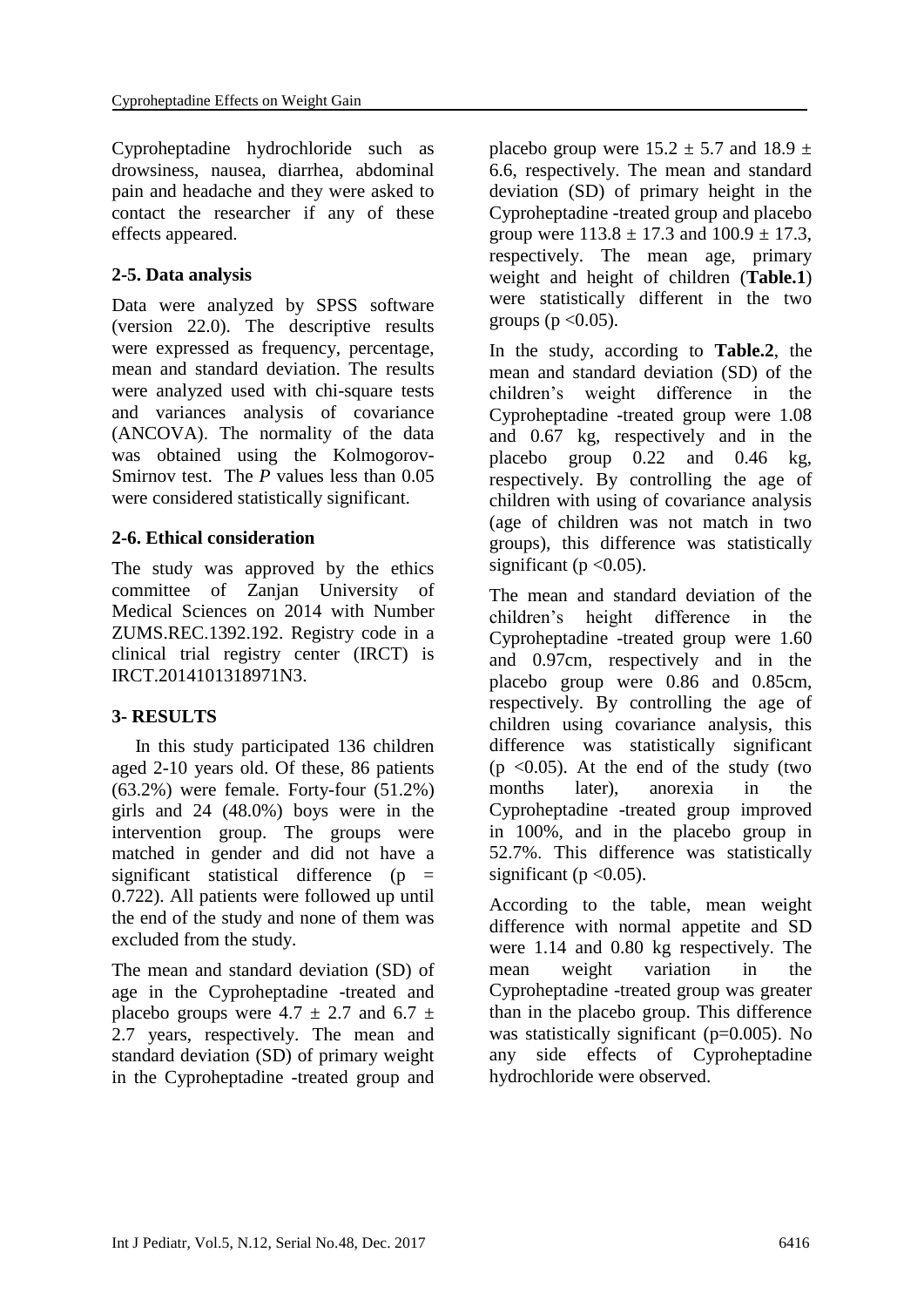| Variables      | Groups         | Number | Mean  | <b>Standard Deviation</b> | P-value          |
|----------------|----------------|--------|-------|---------------------------|------------------|
| Age            | Cyproheptadine | 68     | 4.7   | 2.7                       | ${}_{\leq 0.05}$ |
|                | Placebo        | 68     | 6.7   | 2.7                       |                  |
| Primary weight | Cyproheptadine | 68     | 15.2  | 7.5                       | 0.001            |
|                | Placebo        | 68     | 18.9  | 6.6                       |                  |
| Primary height | Cyproheptadine | 68     | 100.9 | 17.9                      | ${}_{0.05}$      |
|                | Placebo        | 68     | 113.8 | 17.3                      |                  |

**Table-1**: Comparison of mean age, primary weight and height of children in two groups

**Table-2**: Comparison of children's weight and height difference in two groups with age control (covariance analysis).

| Variables         | Groups         | Number | mean | <b>Standard Deviation</b> | P-value          |
|-------------------|----------------|--------|------|---------------------------|------------------|
| Weight difference | Cyproheptadine | 68     | .08  | 0.69                      | ${}_{\leq 0.05}$ |
|                   | Placebo        | 68     | 0.22 | 0.46                      |                  |
| Height difference | Cyproheptadine | 68     | .60  | 0.97                      | ${}_{\leq 0.05}$ |
|                   | Placebo        | 68     | 0.86 | 0.85                      |                  |

#### **4- DISCUSSION**

 The aim of this study was to evaluate the effect of Cyproheptadine hydrochloride on weight gain in underweight children with anorexia (below the 50th percentile) aged 2-10 years. The study was followed up for 2 months after the intervention. In the study, children in the Cyproheptadine treated group showed significant weight and height gain compared to the placebo group. Both groups were matched in terms of gender but not matched in terms of age. The confounding factor was removed using analysis of covariance. Similar to our study, Najib, found that Body Mass Index (BMI) was significantly higher in Cyproheptadine -treated group than placebo group after 8 weeks of treatment (16). The average weight gain was 0.60 kg, which is lower than our results  $(1.80 \text{ kg})$ . Our sample size is larger than their, 136 and 77 people, respectively. On the other hand, the age range of children in our study was wider than Najib's et al., as they studied only children 24 to 64 months. Also due to the double-blind study the results were being less influenced by confounding factors. Rerksuppaphola and Rerksuppaphol treated 37 underweight children aged 6-15 years old randomly with Cyproheptadine hydrochloride for 8 weeks (15). In this study, definitive weight gain in the case group was coincident with our results  $(1.25 \text{ and } 0.65 \text{ kg})$ respectively). But weight gain was slightly higher than our study. This difference can be attributed to differences in age range and race of participants. On the other hand, their sample size was lower than ours.

Homnick et al. performed a study on 16 children with Cystic fibrosis (CF) (4). Patients receiving Cyproheptadine hydrochloride had significantly higher weight gain than the other group (3.45 kg vs. 1.1 kg). Of course the dose of Cyproheptadine hydrochloride was 4 mg at 4 times a day and the results of weight gain were evaluated after 12 weeks. They did not record any side effect. We decided to be more conservative. Couluris et al. investigated the effect of Megestrol acetate and Cyproheptadine hydrochloride in 66 children with cachexia due to chemotherapy (1). They showed that Cyproheptadine hydrochloride was safer and more effective than Megestrol acetate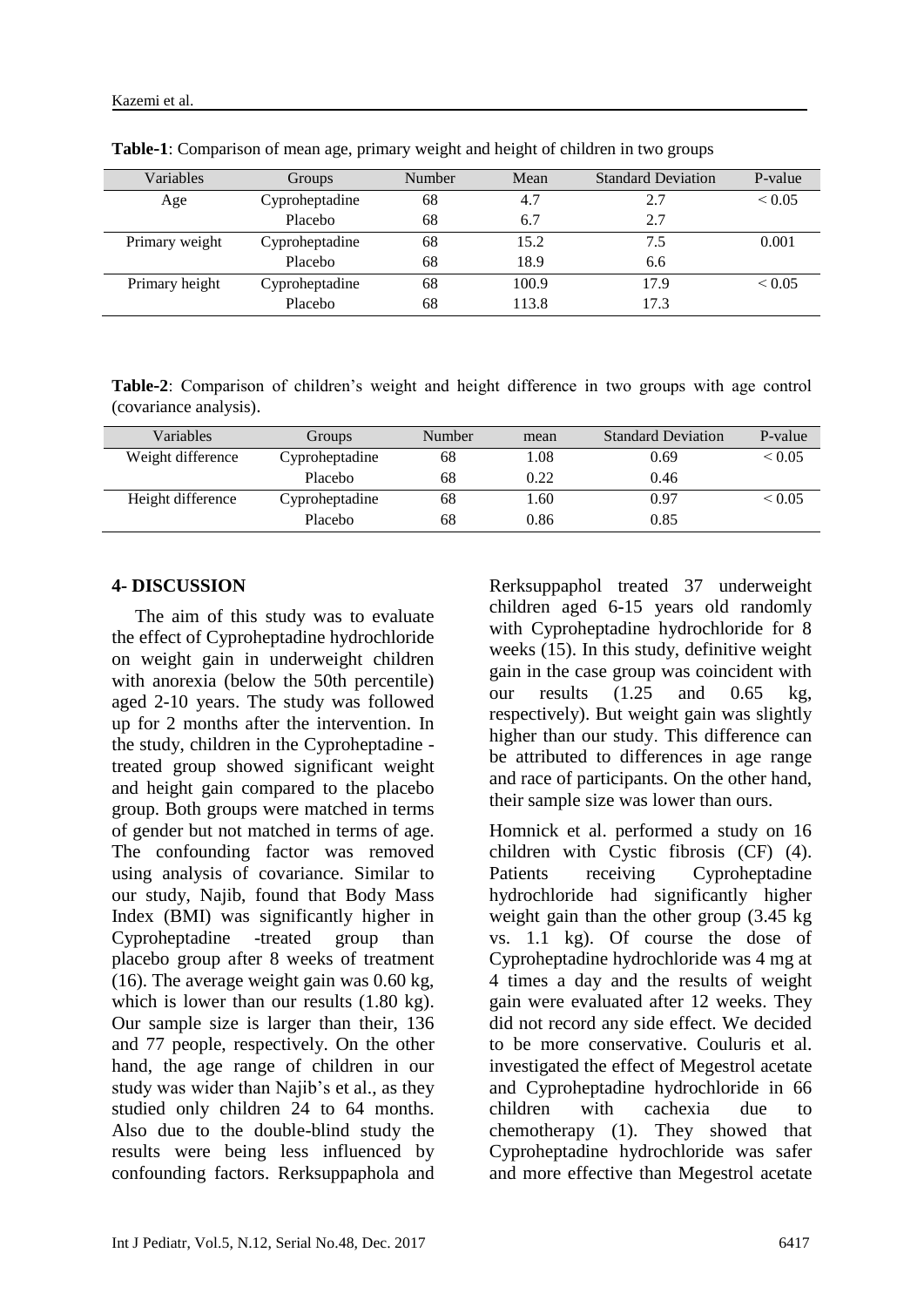to gain weight in these children. Megestrol acetate had some side effects such as decreased level of cortisol and hyperlipidemia. Compared with her study, our sample size was higher. Marchand and colleagues compared the therapeutic effect of Cyproheptadine hydrochloride with Megestrol acetate, demonstrating that Cyproheptadine hydrochloride is safe and had little side effects (17). This finding was consistent with our study. They studied malnourished CF patients (17). The average weight gain in the case group and control group was 3.05 kg and 0.3 kg, respectively. The patients benefited from Megestrol acetate treatment, gained weight and improved the results of the respiratory tests. Unfortunately some side effects appeared, such as adrenal suppression, glucose intolerance and diabetes mellitus

Since few researchers have evaluated the effect of Cyproheptadine hydrochloride on weight gain in children without underlying disease, no additional references are available to compare with the results of present study. Most of these studies have been done on underweight children with an underlying disease. The strength of this study is the novelty of the idea. It can be concluded that the use of Cyproheptadine hydrochloride for appetite stimulation produces significant increase in weight and height in children and have less side effects.

### **4-1. Limitations of the study**

From the limitations of the study, which is one of its weaknesses were did not evaluate some factors such as duration of weight loss and previous treatments to improve growth.

# **5- CONCLUSION**

 According to the finding of our study, there were no serious side effects of cyproheptadine hydrochloride. Therefore due to the safety of it to promote weight gain in underweight children it can be used in appropriate dose for children under 50th percentile with anorexia.

## **6- CONFLICT OF INTEREST**

The Authors had no conflict of interest. The study had no funding source and only was supported by Vice-Chancellor's Office for Research at Zanjan University of Medical Sciences, Zanjan, Iran.

## **7- ACKNOWLEDGMENT**

We thank to the children and their parents who volunteered their time and information. Also we appreciate the cooperation of vice chancellor for research of Zanjan University of medical sciences.

## **8- REFERENCES**

1. Couluris M, Mayer JL, Freyer DR, Sandler E, Xu P, Krischer JP. The effect of Cyproheptadine hydrochloride hydrochloride (periactin) and megestrol acetate (megace) on weight in children with cancer/treatmentrelated cachexia. J Pediatr Hematol Oncol 2008; 30: 791-97.

2. Chinuck R, Dewar J, Baldwin DR, Hendron E. Appetite stimulants for people with cystic fibrosis. Cochrane Database Syst Rev. 2014 Jul 27(7): 1-48. CD008190. doi: 10.1002/14651858

3. [Saeidi M,](https://www.scopus.com/authid/detail.uri?authorId=55927110500&eid=2-s2.0-85006924985) [Vakili R,](https://www.scopus.com/authid/detail.uri?authorId=55966390700&eid=2-s2.0-85006924985) [Khakshour A,](https://www.scopus.com/authid/detail.uri?authorId=55550328600&eid=2-s2.0-85006924985)  Taghizade [Moghaddam H,](https://www.scopus.com/authid/detail.uri?authorId=57192586132&eid=2-s2.0-85006924985) [Kiani MA,](https://www.scopus.com/authid/detail.uri?authorId=54683993700&eid=2-s2.0-85006924985) [Zarif B,](https://www.scopus.com/authid/detail.uri?authorId=57192586817&eid=2-s2.0-85006924985) et al. Iron and multivitamin supplements in children and its association with growth rate. [International Journal of Pediatrics.](https://www.scopus.com/sourceid/21100790061?origin=recordpage) 2013; 1(1):13-17.

4. Homnick DN, Homnick BD, Reeves AJ, Marks JH, Pimentel RS, Bonnema SK. Cyproheptadine hydrochloride is an effective appetite stimulant in cystic fibrosis. Pediatr Pulmonol 2004; 38: 129-34.

5. Homnick DN, Marks JH, Hare KL, Bonnema SK. Long-term trial of Cyproheptadine hydrochloride as an appetite stimulant in cystic fibrosis. Pediatr Pulmonol 2005; 40: 251-56.